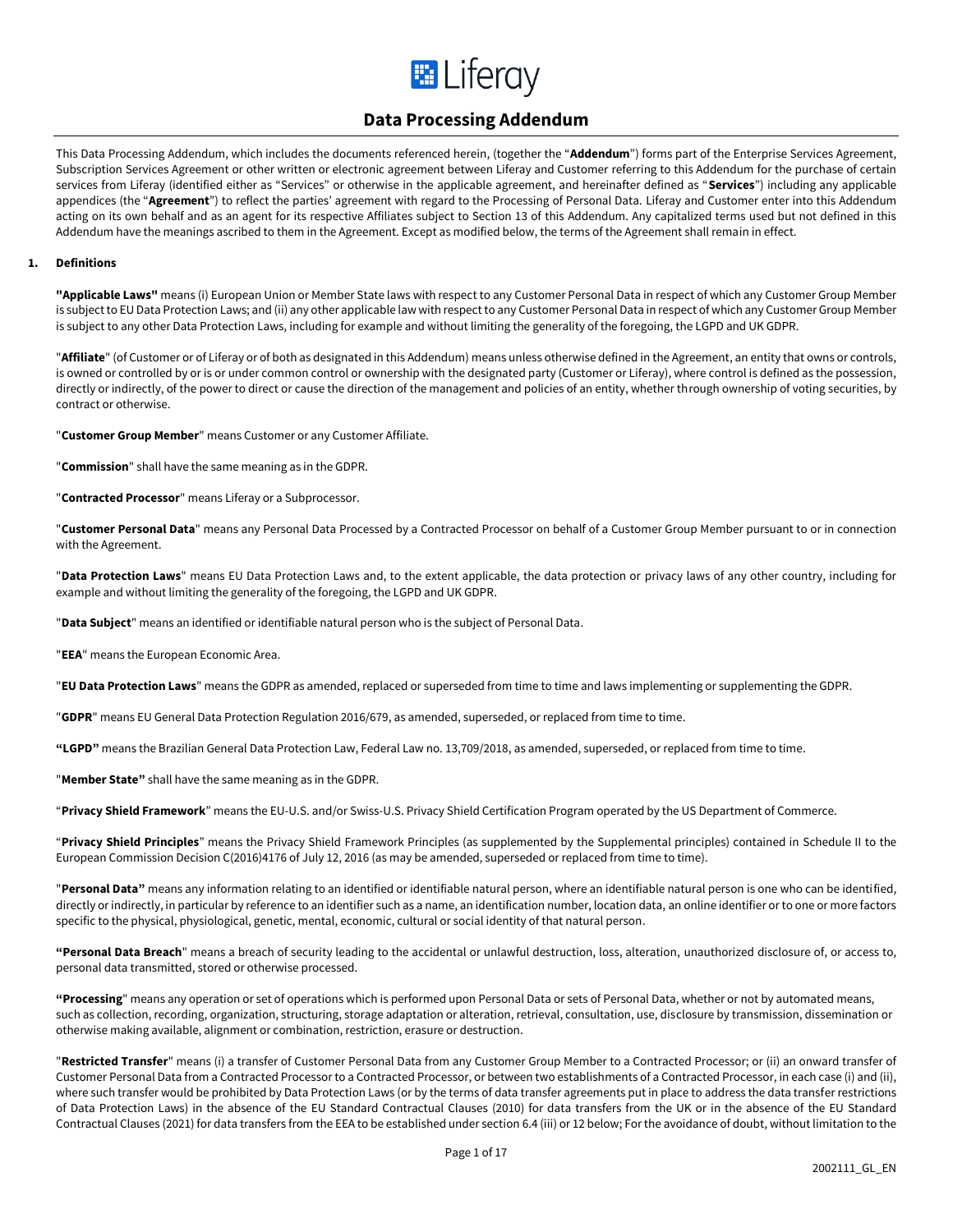

generality of the foregoing, the parties to this Addendum intend that where a transfer of Personal Data is of a type authorized by Data Protection Laws in the exporting country, for example in the case of transfers from within the European Union to a country (such as Switzerland) or scheme (such as formerly US Privacy Shield) which is approved by the Commission as ensuring an adequate level of protection or any transfer which falls within a permitted derogation, such transfer shall not be a Restricted Transfer.

"**Services**" means the services to be supplied to or carried out by or on behalf of Liferay for Customer Group Members pursuant to the Agreement.

"**EU Standard Contractual Clauses (2010)"** means the contractual clauses (processors), published by the European Commission, reference 2010/87/EU, as set out in Schedule 3, amended as indicated (in square brackets and italics) in that Schedule and under Section 14.3.

**"EU Standard Contractual Clauses (2021)"** means the contractual clauses, published by the European Commission, reference 2021/914, Processor-Processor Module implemented as set forth in Section 12.4.

"**Subprocessor**" means any person (including any third party and any Liferay Affiliate but excluding an employee of Liferay or any of its sub-contractors) appointed by or on behalf of Liferay or any Liferay Affiliate to Process Personal Data on behalf of any Customer Group Member in connection with the Agreement.

"**Supervisory Authority"** shall have the same meaning as in the GDPR or as defined in the applicable Data Protection Law.

**"UK"** means the United Kingdom.

"**UK GDPR**" means GDPR as amended and incorporated into UK law under the European Union (Withdrawal) Act 2018, as amended, superseded, or replaced from time to time.

#### **2. Authority**

<span id="page-1-1"></span>Liferay represents and warrants that before any Liferay Affiliate Processes any Customer Personal Data on behalf of any Customer Group Member, Liferay's entry into this Addendum as an agent for and on behalf of that Liferay Affiliate will have been duly and effectively authorized (or subsequently ratified) by that Liferay Affiliate.

#### **3. Processing of Customer Personal Data**

- 3.1 Liferay and each Liferay Affiliate shall (i) comply with all applicable Data Protection Laws in the Processing of Customer Personal Data; and (ii) not Process Customer Personal Data other than on the relevant Customer Group Member's documented instructions unless Processing is required by Union or Member State or other Applicable Laws to which the relevant Contracted Processor is subject, in which case Liferay or the relevant Liferay Affiliate shall, to the extent permitted by Applicable Laws, inform the relevant Customer Group Member of that legal requirement before the relevant Processing of that Personal Data, unless that law prohibits such information on important grounds of public interest.
- **3.2** Each Customer Group Member (i) instructs Liferay and each Liferay Affiliate (and authorizes Liferay and each Liferay Affiliate to instruct each Subprocessor) to Process Customer Personal Data; and in particular, transfer Customer Personal Data to any country or territory, as reasonably necessary for the provision of the Services and consistent with the Agreement; (ii) warrants and represents that it is and will at all relevant times remain duly and effectively authorized to give the instruction set out in Section 3.2 (i) on behalf of each relevant Customer Affiliate and (iii) shall have sole responsibility for the accuracy, quality, and legality of Personal Data and the means by which Customer Group Member acquired Personal Data.
- <span id="page-1-0"></span>**3.3** Schedule 1 to this Addendum sets out certain information regarding the Contracted Processors' Processing of the Customer Personal Data as required by article 28(3) of the GDPR (and, possibly, equivalent requirements of other Data Protection Laws). Customer may make reasonable amendments to Schedule 1 by written notice to Liferay from time to time as Customerreasonably considers necessary to meet those requirements. Nothing in Schedule 1 (including as amended pursuant to this Sectio[n 3.3\)](#page-1-0) confers any right or imposes any obligation on any party to this Addendum.

#### **4. Liferay and Liferay Affiliate Personnel**

<span id="page-1-3"></span><span id="page-1-2"></span>Liferay and each Liferay Affiliate shall take reasonable steps to ensure the reliability of any employee, agent or contractor of any Contracted Processor who may have access to the Customer Personal Data, ensuring in each case that access is limited to those individuals who need to know and/or need to access the relevant Customer Personal Data, as necessary for the purposes of the Agreement and to comply with Applicable Laws in the context of that individual's duties to the Contracted Processor, ensuring that all such individuals are subject to confidentiality undertakings or professional or statutory obligations of confidentiality and that Personal Data is not Processed except on instructions from the Customer, unless he or she is required to do so by Applicable Law.

# **5. Security**

**5.1** Taking into account the state of the art, the costs of implementation and the nature, scope, context and purposes of Processing as well as the risk of varying likelihood and severity for the rights and freedoms of natural persons, Liferay and each Liferay Affiliate shall in relation to the Customer Personal Data implement appropriate technical and organizational measures to ensure a level of security appropriate to that risk, including, as appropriate, the measures referred to in Article 32(1) of the GDPR and the Technical Organizational Measures set forth in Schedule 2. Customer acknowledges that the Technical Organizational Measures are subject to technical progress and development and that Liferay may update or modify the Technical Organizational Measures from time to time provided that such updates and modifications do not result in the degradation of the overall security of the Service provided to Customer and Customer authorizes any such update or modification.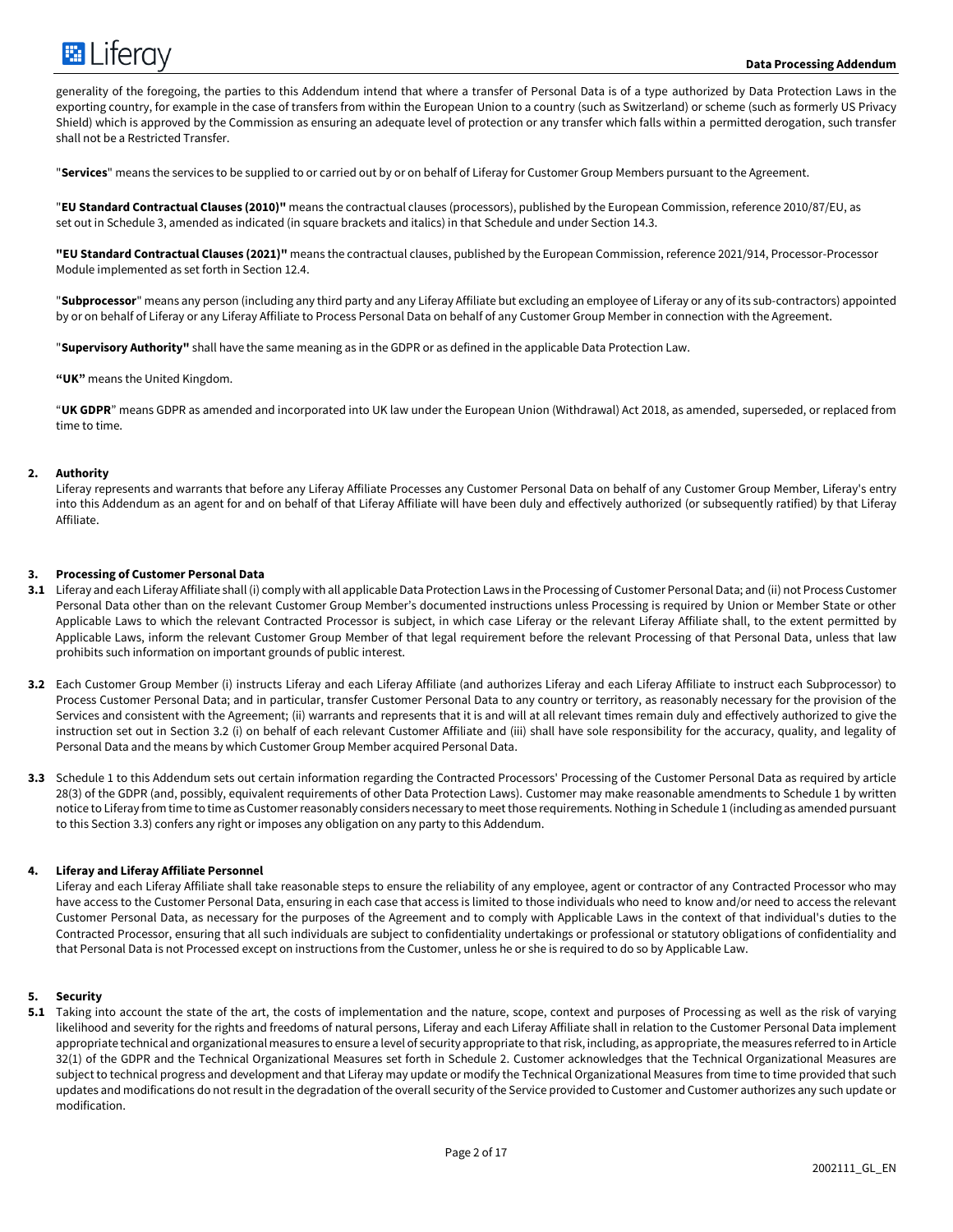- **5.2** In assessing the appropriate level of security, Liferay and each Liferay Affiliate shall take account in particular of the risks that are presented by Processing, in particular from a Personal Data Breach.
- **5.3** Customer acknowledges and agrees that (i) Liferay is not in a position to comprehensively assess what measures are appropriate to the Customer's Personal Data as such data is Processed for Customer's and not Liferay's business, (ii) Customer has assessed these specifically agreed measures and (iii) in between Customer and Liferay Customer is responsible to data subjects and supervisory authorities if the agrees measures do not meet the legally required standard of appropriateness with respect to the Customer Data.
- **5.4** Notwithstanding the above, Customer agrees that except as provided by this Addendum or the Agreement, Customer is responsible for its secure use of the Service, including securing its account authentication credentials, protecting the security of Customer Personal Data when in transit to and from the Services and taking any appropriate steps to securely encrypt or backup any Customer Personal Data uploaded to the Services.

# **6. Subprocessing**

- **6.1** Each Customer Group Member authorizes Liferay and each Liferay Affiliate to appoint (and permit each Subprocessor appointed in accordance with this Section 6 to appoint) Subprocessors in accordance with this Section 6 and any restrictions in the Agreement.
- **6.2** Liferay and each Liferay Affiliate may continue to use those Subprocessors already engaged by Liferay or any Liferay Affiliate as at the effective date of this Addendum, subject to Liferay and each Liferay Affiliate in each case as soon as practicable meeting the obligations set out in Section 6.4. Liferay makes available a list of all Subprocessors used for the Processing of Personal Data under this Addendum at <https://www.liferay.com/legal/cloud-services-data> and also available upon request to [dataprotection@liferay.com.](mailto:dataprotection@liferay.com) Liferay shall update the list on its website of any Sub-Processor to be appointed at least twenty (20) days prior to the date on which the Sub-Processor shall commence Processing Personal Data and will notify Customer of such change specifying the location of the Sub-processor and type of Processing of Customer Personal Data conducted by such Subprocessor via email notification to the email address associated with the applicable Customer account.
- **6.3** Liferay shall give Customer prior notice of the appointment of any new Subprocessor as described in Section 6.2. If, within ten (10) calendar days of receipt of that notice, Customer notifies Liferay in writing of any objections (on reasonable grounds) to the proposed appointment neither Liferay nor any Liferay Affiliate shall appoint (or disclose any Customer Personal Data to) that proposed Subprocessor until reasonable steps have been taken to address the objections raised by any Customer Group Member and Customer has been provided with a reasonable written explanation of the steps taken. Where Liferay cannot address the objections in a commercially reasonable manner within a thirty (30) days from Liferay's receipt of Customer's notice, notwithstanding anything in the Agreement, Customer may either (i) decide to use the Services as proposed by Liferay or (ii) by written notice to Liferay with immediate effect terminate the Agreement to the extent that it relates to the Services which require the use of the proposed Subprocessor and receive a pro-rated refund of any prepaid Fees for unused Services as of the effective date of such termination.
- **6.4** With respect to each Subprocessor, Liferay or the relevant Liferay Affiliate shall:
	- (i) before the Subprocessor first Processes Customer Personal Data (or, where relevant, in accordance with Section 6.2), carry out adequate due diligence to ensure that the Subprocessor is capable of providing the level of protection for Customer Personal Data required by the Agreement;
	- (ii) undertake that the arrangement between on the one hand (a) Liferay, or (b) the relevant Liferay Affiliate, or (c) the relevant intermediate Subprocessor; and on the other hand the Subprocessor, is governed by a written contract including terms which offer at least the same level of protection for Customer Personal Data as those set out in this Addendum and meet the requirements of article 28(3) of the GDPR;
	- (iii) if that arrangement involves a Restricted Transfer from the UK or other countries acknowledging EU Standard Contractual Clauses (2010), ensure that the EU Standard Contractual Clauses (2010) are at all relevant times incorporated into the agreement between on the one hand (a) Liferay, or (b) the relevant Liferay Affiliate, or (c) the relevant intermediate Subprocessor entering into the EU Standard Contractual Clauses (2010) on behalf of the Customer or the relevant Customer Group Member(s) as "data exporter(s)"; and on the other hand the Subprocessor as "data importer(s)", or before the Subprocessor first Processes Customer Personal Data procure that it enters into an agreement incorporating the EU Standard Contractual Clauses (2010) with the relevant Customer Group Member(s) (and Customer shall procure that each Customer Affiliate party to any such EU Standard Contractual Clauses (2010) co-operates with their population and execution);
	- (iv) or where that arrangement involves a Restricted Transfer from the EEA, Switzerland or other country acknowledging EU Standard Contractual Clauses (2021), the EU Standard Contractual Clauses (2021) are at all relevant times incorporated into the agreement between on the one hand (a) Liferay or (b) the relevant Liferay Affiliate, or (c) the relevant intermediate Subprocessor entering into the EU Standard Contractual Clauses (2021) as a "data exporter(s)" and on the other hand the Subprocessor as "data importer(s)" as set forth in section 12.4 below; and
	- (v)upon request by Customer provide to Customer information about any Subprocessor in form of a summary or copy of the applicable contractual terms with such Subprocessors (which may be redacted to remove confidential commercial information not relevant to the requirements of this Addendum), if required by Applicable Laws.
- **6.5** Liferay and each Liferay Affiliate procures that each Subprocessor performs the obligations under section[s 3.1,](#page-1-1) [4,](#page-1-2) [5,](#page-1-3) 7.1[, 8.2,](#page-3-0) [9](#page-3-1) and 11.1, as they apply to Processing of Customer Personal Data carried out by that Subprocessor, as if it were party to this Addendum in place of Liferay. Liferay and the relevant Affiliate shall be liable for the acts and omissions of its Subprocessors to the same extent Liferay or the relevant Liferay Affiliate would be liable if performing the Services of each Subprocessor directly under the terms of this Addendum, save as otherwise set forth in the Agreement.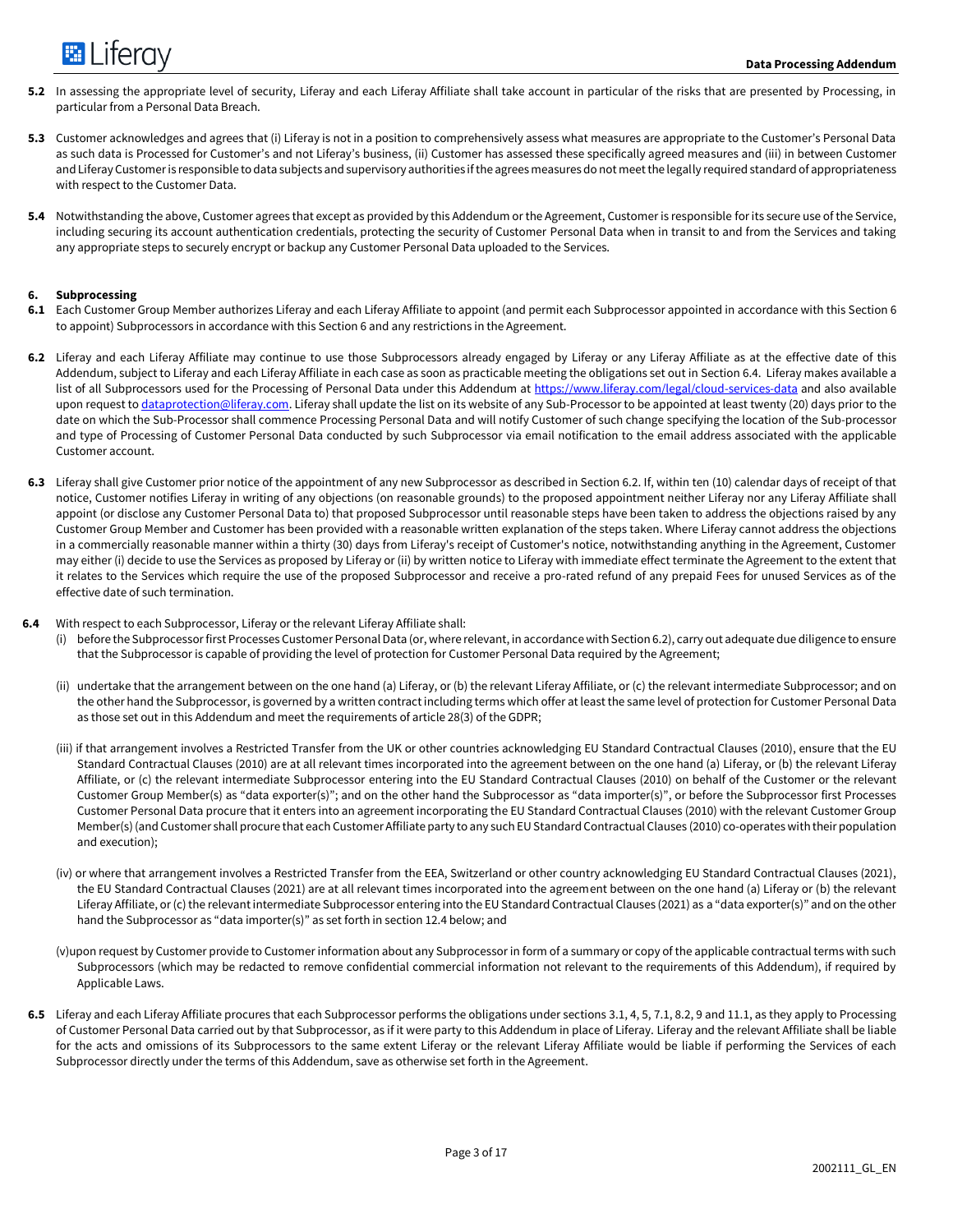

# **7. Data Subject Rights**

- **7.1** Taking into account the nature of the Processing, Liferay and each Liferay Affiliate shall assist each Customer Group Member by implementing appropriate technical and organizational measures, insofar as this is possible, for the fulfilment of the Customer Group Members' obligations, as reasonably understood by Customer, to respond to requests to exercise Data Subject rights under the Data Protection Laws. In addition, to the extent the Customer Group Member, in its use of the Services, does not have the ability to address a Data Subject request, Liferay and each Liferay Affiliate shall upon Customer Group Member's request provide commercially reasonable efforts to assist Customer Group Member in responding to such Data Subject request, to the extent Liferay or the Liferay Affiliate are legally permitted to do so and the response to such Data Subject request is required under Applicable Laws. To the extent legally permitted, Customer Group Member shall be responsible for any costs arising from Liferay's or Liferay Affiliate's provision of such assistance.
- **7.2** Liferay shall (i) promptly notify Customer, if any Contracted Processor receives a request from a Data Subject under any Data Protection Law in respect of Customer Personal Data; and (ii) ensure that the Contracted Processor does not respond to that request except (i) on the documented instructions of Customer or the relevant Customer Affiliate or (ii) as required by Applicable Laws to which the Contracted Processor is subject, in which case Liferay shall to the extent permitted by Applicable Laws inform Customer of that legal requirement before the Contracted Processor responds to the request.

# **8. Personal Data Breach**

- 8.1 Liferay shall notify Customer without undue delay upon Liferay becoming aware of a Personal Data Breach affecting Customer Personal Data Processed by Liferay or any Sub-processor, via email to the email address associated with the administrator of Customer's Cloud Services account, providing Customer with sufficient information to allow each CustomerGroup Member to meet any obligations to report or inform Data Subjects of the Personal Data Breach under the Data Protection Laws. Such notification shall as a minimum (i) describe the nature of the Personal Data Breach, the categories and numbers of Data Subjects concerned, and the categories and numbers of Personal Data records concerned; (ii) communicate the name and contact details of Liferay's data protection officer or other relevant contact from whom more information may be obtained; (iii) describe the likely consequences of the Personal Data Breach; and (iv) describe the measures taken or proposed to be taken to address the Personal Data Breach.
- <span id="page-3-0"></span>**8.2** Liferay shall co-operate with Customer and each Customer Group Member and take such commercially reasonable steps as are directed by Customer to assist in the investigation, mitigation and remediation of each such Personal Data Breach.

# **9. Data Protection Impact Assessment and Prior Consultation**

<span id="page-3-1"></span>Liferay and each Liferay Affiliate shall provide reasonable assistance to each Customer Group Member with any data protection impact assessments, and prior consultations with Supervising Authorities or other competent data privacy authorities, which Customerreasonably considers to be required of any CustomerGroup Member by Article 35 or 36 of the GDPR or equivalent provisions of any other Data Protection Law, in each case solely in relation to Processing of Customer Personal Data by, and taking into account the nature of the Processing and information available to, the Contracted Processors.

#### <span id="page-3-4"></span>**10. Deletion or return of Customer Personal Data**

- 10.1 Subject to sections [10.2](#page-3-2) an[d 10.3](#page-3-3) and upon the termination or expiration or Customer's access to and use of any Services involving the Processing of Customer Personal Data (the "**Cessation Date**"), Liferay will permit Customer to export its Personal Data, at its expense, in accordance with the capabilities of the Services as specified in the Agreement. Following such period Liferay and each Liferay Affiliate shall promptly delete and procure the deletion of all copies of those Customer Personal Data.
- <span id="page-3-2"></span>10.2 Subject to sectio[n 10.3,](#page-3-3) Customer may in its absolute discretion by written notice to Liferay within fourteen (14) days of the Cessation Date require Liferay and each Liferay Affiliate to (i) return a complete copy of all Customer Personal Data to Customer by secure file transfer in such format as is reasonably notified by Customer to Liferay, provided that if the Services allow Customer to export the Customer Personal Data Liferay may refer Customer to such functionality in order to meet its obligations under this Subsection (i) ; and (ii) delete and procure the deletion of all other copies of Customer Personal Data Processed by any Contracted Processor. Liferay and each Liferay Affiliate shall promptly comply with any such written request.
- <span id="page-3-3"></span>**10.3** Each Contracted Processor may retain Customer Personal Data to the extent required by Applicable Laws and only to the extent and for such period as required by Applicable Laws and always provided that Liferay and each Liferay Affiliate shall ensure the confidentiality of all such Customer Personal Data and shall ensure that such Customer Personal Data is only Processed as necessary for the purpose(s) specified in the Applicable Laws requiring its storage and for no other purpose.

**10.4** Upon Customer's request Liferay shall promptly provide written certification to Customer that it and each Liferay Affiliate has fully complied with this Sectio[n 10.](#page-3-4)

# **11. Audit rights**

- **11.1** Subject to Sections 11.2 to 11.4 below, Liferay and each Liferay Affiliate shall make available to each Customer Group Member on request all information necessary to demonstrate compliance with this Addendum, including Processor's records of Processing of Customer Personal Data conducted on behalf of the Customer, and shall allow for and contribute to audits, including inspections, by any Customer Group Member or an auditor mandated by any Customer Group Member in relation to the Processing of the Customer Personal Data by the Contracted Processors.
- **11.2** Information and audit rights of the Customer Group Members only arise under section 11.1 to the extent that the Agreement does not otherwise give them information and audit rights meeting the relevant requirements of Data Protection Law (including, where applicable, Article 28(3)(h) of the GDPR).
- **11.3** Customer or the relevant Customer Affiliate undertaking an audit shall give Liferay or the relevant Liferay Affiliate reasonable notice of any audit or inspection to be conducted under section 11.1 and shall make (and ensure that each of its mandated auditors makes) reasonable endeavors to avoid causing (or, if it cannot avoid,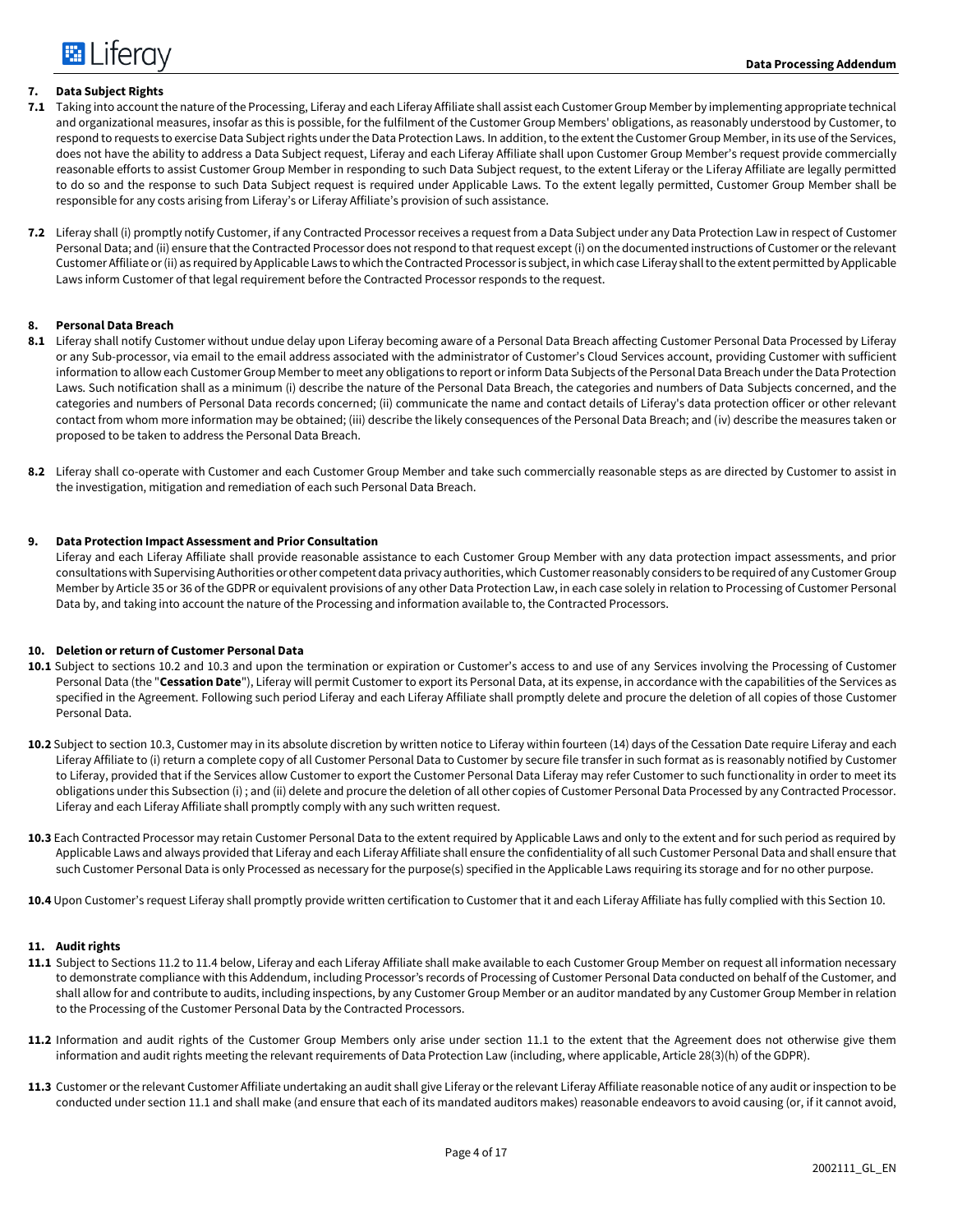to minimize) any damage, injury or disruption to the Contracted Processors' premises, equipment, personnel and business while its personnel are on those premises in the course of such an audit or inspection. A Contracted Processor need not give access to its premises for the purposes of such an audit or inspection:

- (i) to any individual unless he or she produces reasonable evidence of identity and authority;
- (ii) outside normal business hours at those premises, unless the audit or inspection needs to be conducted on an emergency basis and Customer or the relevant Customer Affiliate undertaking an audit has given notice to Liferay or the relevant Liferay Affiliate that this is the case before attendance outside those hours begins; or
- (iii) for the purposes of more than one audit or inspection, in respect of each Contracted Processor, in any 12-month period, except for any additional audits or inspections which (a) Customer or the relevant Customer Affiliate undertaking an audit reasonably considers necessary because of genuine concerns as to Liferay's or the relevant Liferay Affiliate's compliance with this Addendum; or (b) A Customer Group Member is required or requested to carry out by Data Protection Law, a Supervisory Authority or any similar regulatory authority responsible for the enforcement of Data Protection Laws in any country or territory, in both cases (a) and (b) where Customer or the relevant Customer Affiliate undertaking an audit has identified its concerns or the relevant requirement or request in its notice to Liferay or the relevant Liferay Affiliate of the audit or inspection.
- **11.4** If the requested audit scope is addressed in a SOC 2 Type I or similar certification or report performed by a qualified third party auditor within the prior twelve months and Liferay or Liferay Affiliate, as applicable, confirms that there are no known material changes in the controls audited, Customer or Customer Affiliates agrees to accept those findings in lieu of requesting an audit of the controls covered by the report to the extent it can reasonably do so under Applicable Law.

#### **12. International Transfers**

<span id="page-4-1"></span>**12.1** Customer acknowledges that Liferay and its Subprocessors may maintain data processing operations in countries that are outside the EEA, UK and Switzerland. As such, Liferay and Subprocessors may process Personal Data in non-EEA, non-UK and non-Swiss countries. This will apply even where Customer and Liferay have agreed to host Personal Data in the EEA, if such non-EEA processing is necessary to provide support-related or other services requested by Customer.

### **12.2 Privacy Shield**

Where Customer Group Member is self-certified to the Privacy Shield Framework and transfers Personal Data from the EEA, UK or Switzerland to Liferay or a Liferay Affiliate, the Customer Group Member is obliged under the terms of the Privacy Shield framework to flow down the following requirements and Liferay or Liferay Affiliate, as applicable, hereby agrees: (i) to provide at least the same level of protection to such Personal Data as is required by the Privacy Shield Principles; (ii) to notify Customer if it makes a determination that it no longer can meet its obligation to provide the same level of protection to such Personal Data as is required by the Privacy Shield Principles; and (iii) upon notice, including under 12.2(ii), to work with Customer to take reasonable and appropriate steps to stop and remediate any unauthorized Processing of the Personal Data. For the avoidance of doubt, Liferay does not rely on the Privacy Shield Framework for purposes of data transfers from the UK, Switzerland and EEA to the USA, for as long as Privacy Shield Framework is not considered as a scheme establishing an adequate level of protection under the Applicable Laws but incorporates this clause into the Addendum to fulfill the obligations of Liferay, Inc. under the Privacy Shield Framework certification that Liferay, Inc. maintains.

#### **12.3 Restricted Transfers from the UK and other countries acknowledging EU Standard Contractual Clauses (2010)**

- **12.3.1** Subject to section 12.[3.3,](#page-4-0) each Customer Group Member transferring data from the UK or other country where Applicable Laws allow Restricted Transfers subject to the EU Standard Contractual Clauses (2010) (as "data exporter") and each Contracted Processor, as appropriate, (as "data importer") hereby enter into the EU Standard Contractual Clauses (2010) in respect of any Restricted Transfer from that Customer Group Member to that Contracted Processor.
- <span id="page-4-0"></span>12.3.2 The EU Standard Contractual Clauses (2010) shall come into effect under sectio[n 12.3.1](#page-4-1) on the later of: (i) the data exporter becoming a party to them; (ii) the data importer becoming a party to them; and (iii) commencement of the relevant Restricted Transfer.
- **12.3.3** Sectio[n 12.3](#page-4-1) shall not apply to a Restricted Transfer unless its effect, together with other reasonably practicable compliance steps (which, for the avoidance of doubt, do not include obtaining consents from Data Subjects), is to allow the relevant Restricted Transfer to take place without breach of applicable Data Protection Law.
- **12.3.4** Liferay represents and warrants that, before the commencement of any Restricted Transfer to a Subprocessor which is not a Liferay Affiliate, Liferay's or the relevant Liferay Affiliate's entry into the EU Standard Contractual Clauses (2010) under this Section [12.3,](#page-4-1) and agreement to variations to those EU Standard Contractual Clauses (2010) made under section [14.3.1,](#page-6-0) as agent for and on behalf of that Subprocessor will have been duly and effectively authorized (or subsequently ratified) by that Subprocessor.
- **12.3.5** The parties have agreed to practical interpretations to certain provisions contained within the EU Standard Contractual Clauses (2010), as permitted by the Art 29 Working Party. These interpretations clarify how Liferay and Subprocessors should implement the EU Standard Contractual Clauses (2010) in practice, and are set out in Appendix 3 to the EU Standard Contractual Clauses (2010).
- **12.3.6** Where Applicable Law adopts the EU Standard Contractual Clauses (2021) as a replacement or a transfer mechanism equivalent to the EU Standard Contractual Clauses (2010) then the EU Standard Contractual Clauses (2021) shall apply in accordance with Section 12.4 below.

#### **12.4 Restricted Transfers from the EEA, Switzerland and other countries acknowledging EU Standard Contractual Clauses (2021)**

**12.4.1** Liferay represents and warrants that, before the commencement of any Restricted Transfer from the EEA, Switzerland or any other country acknowledging EU Standard Contractual Clauses (2021) for the purposes of each Restricted Transfer, Liferay and, if and where applicable, each Liferay Affiliate will enter into the EU Standard Contractual Clauses (2021) with each concerned Subprocessor.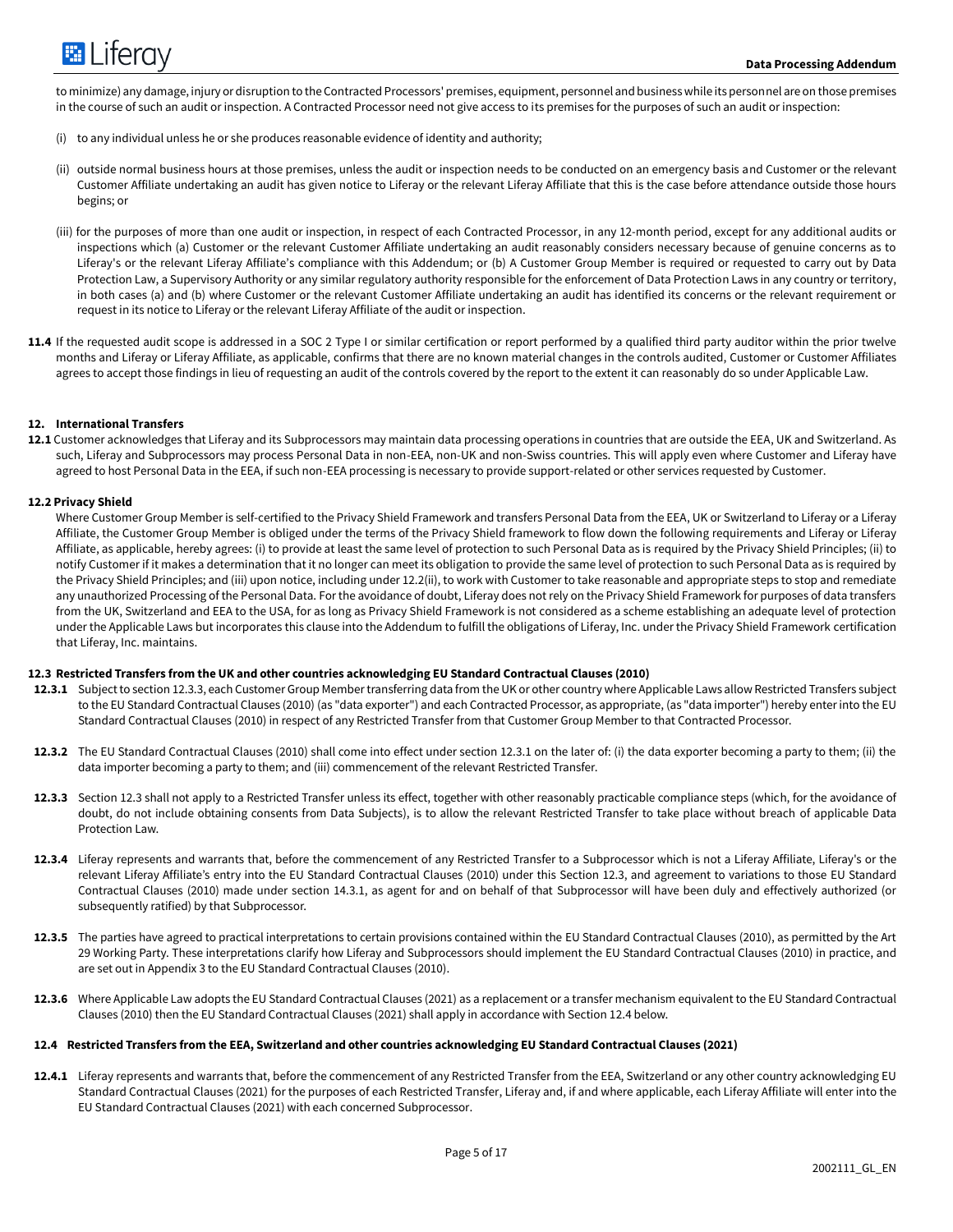

- **12.4.2** Liferay will furthermore ensure that, before the commencement of any Restricted Transfer from the EEA, Switzerland or any other country acknowledging EU Standard Contractual Clauses (2021) by a Subprocessor, for the purposes of each Restricted Transfer, each Subprocessor which is not a Liferay Affiliate will enter into the EU Standard Contractual Clauses (2021) to any of its subprocessors.
- **12.4.3** Parties understand and agree that entering into the EU Standard Contractual Clauses (2021) shall not require the parties to physically sign a copy of the EU Standard Contractual Clauses (2021). They can be entered into by way of incorporation or a reference in any agreement(s) between the parties relating to the Processing.
- **12.4.4** For clarification, the EU Standard Contractual Clauses (2021) will be implemented in accordance with the agreements as between the Parties in this Addendum. For example, where this Addendum further specifies audit or certification provisions or Customer authorizes use of Subprocessor subject to specific rules, such specifications will be applied in relation to the EU Standard Contractual Clauses (2021). The governing law of the EU Standard Contractual Clauses (2021) shall be the law of Ireland and any dispute arising from these Clauses shall be resolved by the courts of Ireland. The competent Authority under the EU Standard Contractual Clauses (2021) is the Data Protection Commission, Ireland.

# **13. Affiliates**

- 13.1 Liferay and Customer enter into this Agreement acting on its own behalf and as an agent for its respective Affiliates if and to the extent that (i) such Affiliates are not the party to an Order Form under the Agreement and therefore not "Liferay" or "Customer" as defined under the Agreement and (ii) the Affiliate of Liferay is an obliged party under the Agreement and (iii) the Affiliate of Customer is permitted to use the Services pursuant to the Agreement between Customer and Liferay Processes Personal Data for which such Affiliates qualify as the Controller
- 13.2 If and to the extent that Affiliates become party to this Addendum the parties hereby establish a separate Addendum between each Liferay Affiliate and each Customer Affiliate subject to the provisions of the Agreement and this Section 13 and for the purposes of such Addendum such Affiliates shall be deemed "Customer" and "Liferay" respectively. Each Affiliate agrees to be bound by the obligations under this Addendum and, to the extent applicable, the Agreement. For the avoidance of doubt, an Affiliate is only a party to this Addendum and is not and does not become a party to the Agreement other than for the purposes of the Processing of Personal Data according to this Addendum. All access to and use of the Services by Customer Affiliates must comply with the terms and conditions of the Agreement, and any violation of the terms and conditions of the Agreement by a Customer Affiliate shall be deemed a violation by Customer.
- 13.3 Where a Customer Affiliate becomes a party to this Addendum, it shall to the extent required under Applicable Laws be entitled to exercise the rights and seek remedies under this Addendum, subject to the following:
- **13.3.1** Except where Applicable Laws require the Customer Affiliate to exercise a right or seek any remedy under this Addendum against Liferay or a Liferay Affiliate directly by itself, the parties agree that (i) solely the Customer that is the contracting party to the Agreement (including any Order Form) shall exercise any such right or seek any such remedy on behalf of the Customer Affiliate, and (ii) the Customer that is the contracting party to the Agreement (including any Order Form) shall exercise any such rights under this Addendum not separately for each Customer Affiliate individually but in a combined manner for all of its Customer Affiliates together (as set forth, for example, in Sub-Section 13.3.2 below).
- **13.3.2** The Customer that is the contracting party to the Agreement shall, when carrying out an on-site audit of the procedures relevant to the protection of Personal Data, take all reasonable measures to limit any impact on Liferay and its Subprocessors by combining, to the extent reasonable possible, several audit requests carried out on behalf of different Customer Affiliates in one single audit
- **13.4** The Customer that is the contracting party to the Agreement (including any Order Form) shall remain responsible for coordinating all communication under this Addendum with Liferay or the applicable Liferay Affiliate that is the contracting party to the Agreement (including any Order Form) and shall be entitled to make and receive any communication in relation to this Addendum on behalf of its Customer Affiliates.
- 13.5 Each party's and all of its Affiliates' liability, taken together in the aggregate, arising out of or related to this Addendum, and all Addendi between Customer Affiliates and Liferay Affiliates, whether in contract, tort or under any other theory of liability, is subject to limitation of liability provisions of the Agreement, and any reference in such clause to the liability of a party means the aggregate liability of that party and all of its Affiliates under the Agreement and all Addendi together. For the avoidance of doubt, Liferay's and its Affiliates' total liability for all claims from the Customer and all of its Customer Affiliates arising out of or related to the Agreement and each Addendum shall apply in the aggregate for all claims under both the Agreement and all Addendi established under this Agreement, including by Customer and all Customer Affiliates, and, in particular, shall not be understood to apply individually and severally to Customer and/or to any Customer Affiliate that is a contractual party to any such Addendum. For the avoidance of doubt, in no event shall any party limit its liability with respect to any Data Subject rights.

## **14. General Terms**

# **14.1 Governing law and jurisdiction**

Without prejudice to clauses 7 (Mediation and Jurisdiction) and 9 (Governing Law) of the Standard Contractual Clauses (i) the parties to this Addendum hereby submit to the choice of jurisdiction stipulated in the Agreement with respect to any disputes or claims howsoever arising under this Addendum, including disputes regarding its existence, validity or termination or the consequences of its nullity; and (ii) this Addendum and all non-contractual or other obligations arising out of or in connection with it are governed by the laws of the country or territory stipulated for this purpose in the Agreement.

# **14.2 Order of precedence**

<span id="page-5-0"></span>14.2.1 Nothing in this Addendum reduces Liferay's or any Liferay Affiliate's obligations under the Agreement in relation to the protection of Personal Data or permits Liferay or any Liferay Affiliate to Process (or permit the Processing of) Personal Data in a manner which is prohibited by the Agreement. In the event of any conflict or inconsistency between this Addendum and the Standard Contractual Clauses, the Standard Contractual Clauses shall prevail.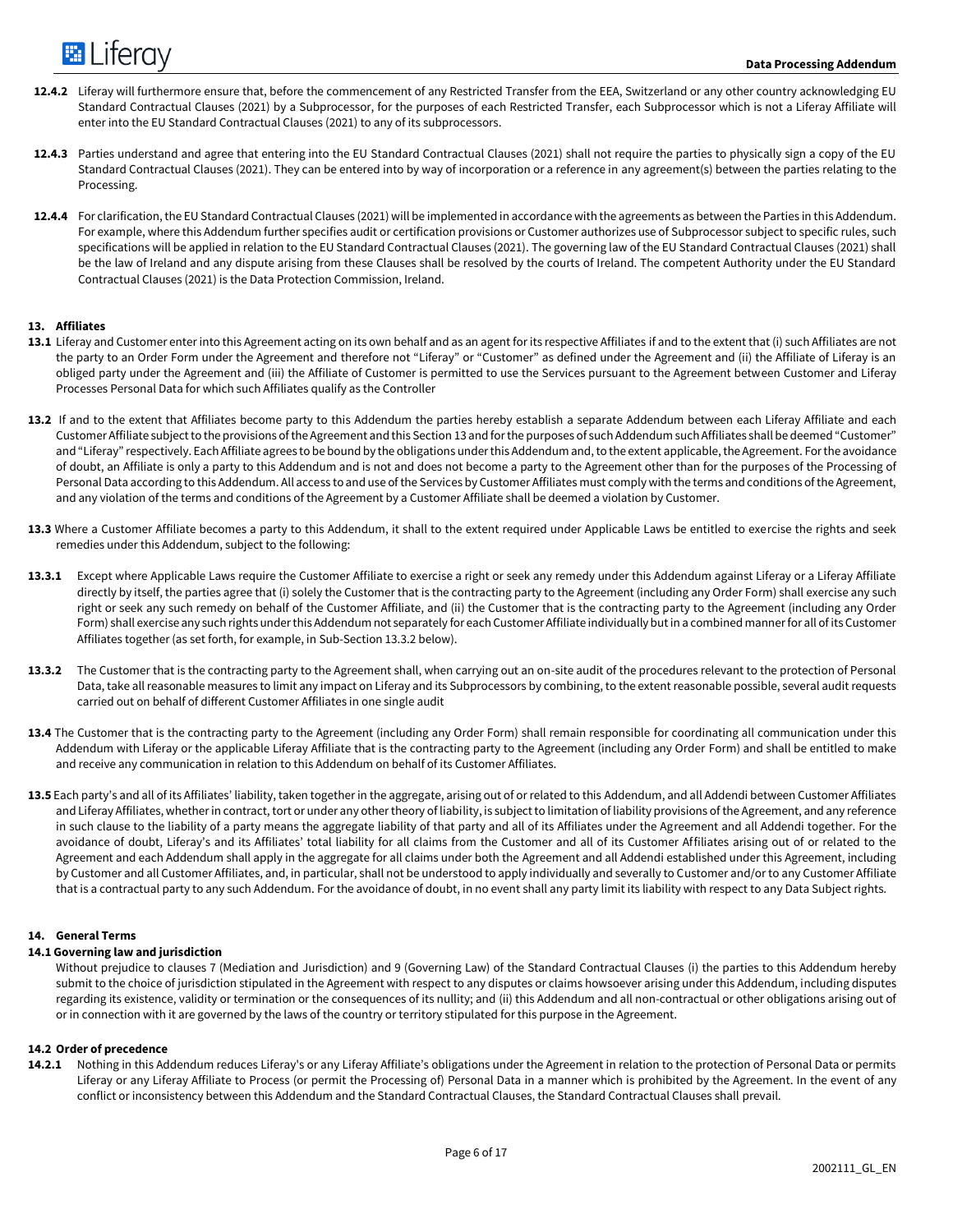

**14.2.2** Subject to sectio[n 14.2.1](#page-5-0), with regard to the subject matter of this Addendum, in the event of inconsistencies between the provisions of this Addendum and any other agreements between the parties, including the Agreement and including (except where explicitly agreed otherwise in writing, signed on behalf of the parties) agreements entered into or purported to be entered into after the date of this Addendum, the provisions of this Addendum shall prevail.

# **14.3 Changes in Data Protection Laws, etc.**

- <span id="page-6-0"></span>**14.3.1** Customer may (i) by at least 30 (thirty) calendar days' written notice to Liferay from time to time make any variations to the standard contractual clauses (including any EU Standard Contractual Clauses (2010) entered into under section 12.3 or EU [Standard Contractual Clauses \(2021\) entered into in accordance](#page-4-1)  [with section 12.4\)](#page-4-1), as they apply to Restricted Transfers which are subject to a particular Data Protection Law, which are required, as a result of any change in, or decision of a competent authority under, that Data Protection Law, to allow those Restricted Transfers to be made (or continue to be made) without breach of that Data Protection Law; and (ii) propose any other variations to this Addendum which Customer reasonably considers to be necessary to address the requirements of any Data Protection Law.
- **14.3.2** If Customer gives notice under sectio[n 14.3.1\(](#page-6-0)i) then (i) Liferay and each Liferay Affiliate shall promptly co-operate (and ensure that any affected Subprocessors promptly co-operate to ensure that equivalent variations are made to any agreement put in place under Section 6.4; and (ii) Customer shall not unreasonably withhold or delay agreement to any consequential variations to this Addendum proposed by Liferay to protect the Contracted Processors against additional risks associated with the variations made under section 14.3.1.
- **14.3.3** If Customer gives notice under section 14.3.1 (ii), the parties shall promptly discuss the proposed variations and negotiate in good faith with a view to agreeing and implementing those or alternative variations designed to address the requirements identified in Customer's notice as soon as is reasonably practicable.
- **14.3.4** Neither Customer nor Liferay shall require the consent or approval of any Customer Affiliate or Liferay Affiliate to amend this Addendum pursuant to this section 14.3 or otherwise.

# **14.4 Severance**

If any provision or provisions of this Addendum shall be held to be invalid, illegal or unenforceable in whole or in part by any court of competent jurisdiction or other competent authority, this Addendum will continue to be valid and enforceable as to the other provisions and/or the remainder of the affected provision(s). The affected provision(s) will be deemed amended to the minimum extent necessary to render it valid and enforceable in conformity with applicable law and parties' intent as expressed in this Addendum or the Agreement.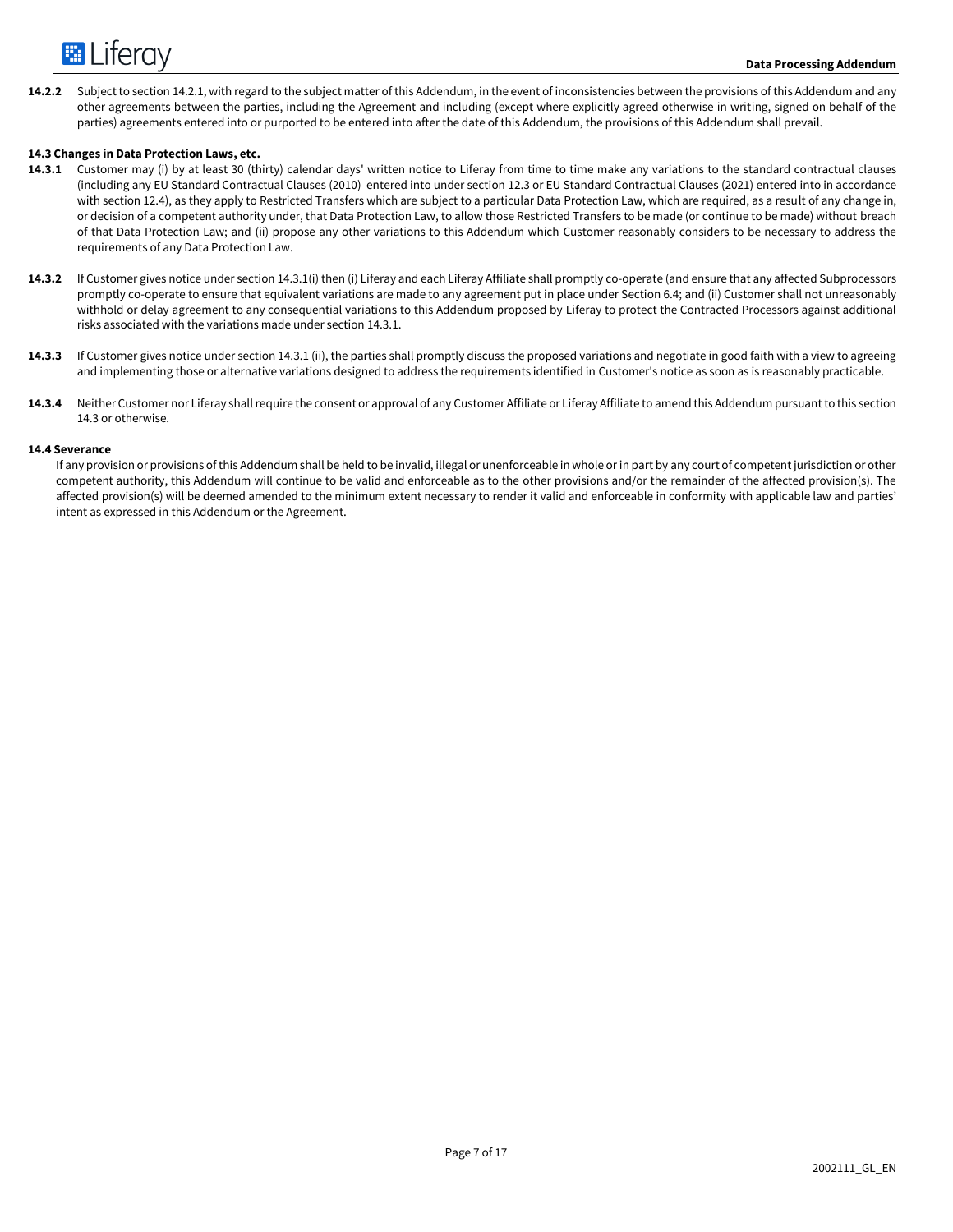

#### **SCHEDULE 1: DETAILS OF PROCESSING OF CUSTOMER PERSONAL DATA**

#### **This Schedule 1 includes certain details of the Processing of Customer Personal Data as required by Article 28(3) GDPR.**

**Subject matter and duration of the Processing:** The subject matter of the Processing is the Customer Personal Data and duration of the processing is the term of the Services, both as set forth in the Agreement.

**The nature and purpose of the Processing of Customer Personal Data**: Liferay will Process Customer Personal Data as necessary to perform the Services pursuant to the Agreementincluding any Order Form, as further specified in the Documentation, and as further instructed by Customer Group Memberin its use of the Services and Processing to comply with other reasonable instructions provided by Customer Group Member (e.g., via email) where such instructions are consistent with the terms of the Agreement including any Order Form.

**The types of Customer Personal Data (and any special categories of data, if applicable) to be Processed and the categories of Data Subjects to whom the Customer Personal Data relates** are identified at [https://www.liferay.com/legal/cloud-services-data.](https://www.liferay.com/legal/cloud-services-data)

**The obligations and rights of Customer and Customer Affiliates:** The obligations and rights of Customer and Customer Affiliates are set forth in the Agreement and this Addendum.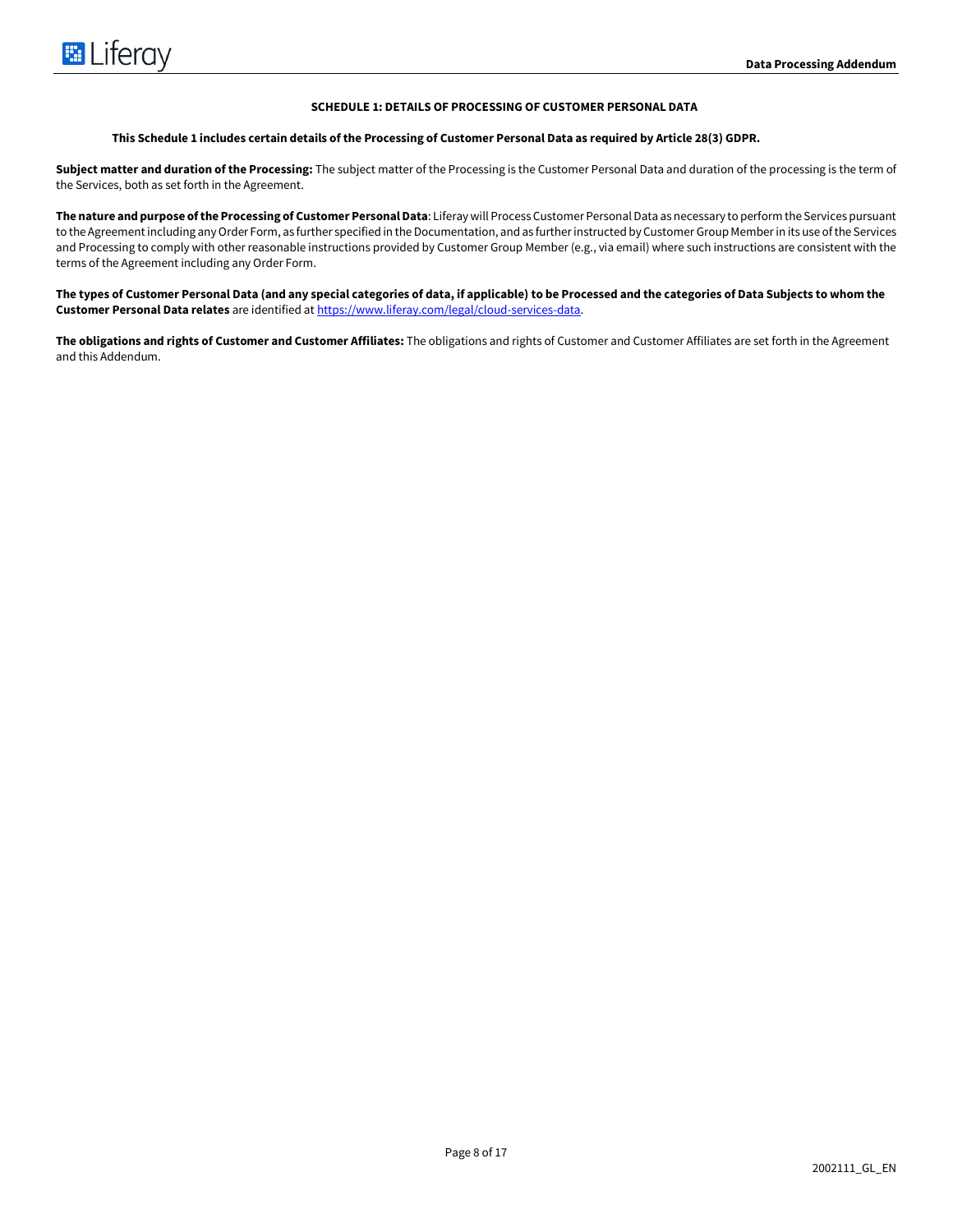

# **SCHEDULE 2: TECHNICAL AND ORGANIZATIONAL MEASURES**

Liferay makes available a description of the technical and organizational security measures it implements for Services Processing Personal Data at [https://www.liferay.com/legal/cloud-services-data.](https://www.liferay.com/legal/cloud-services-data)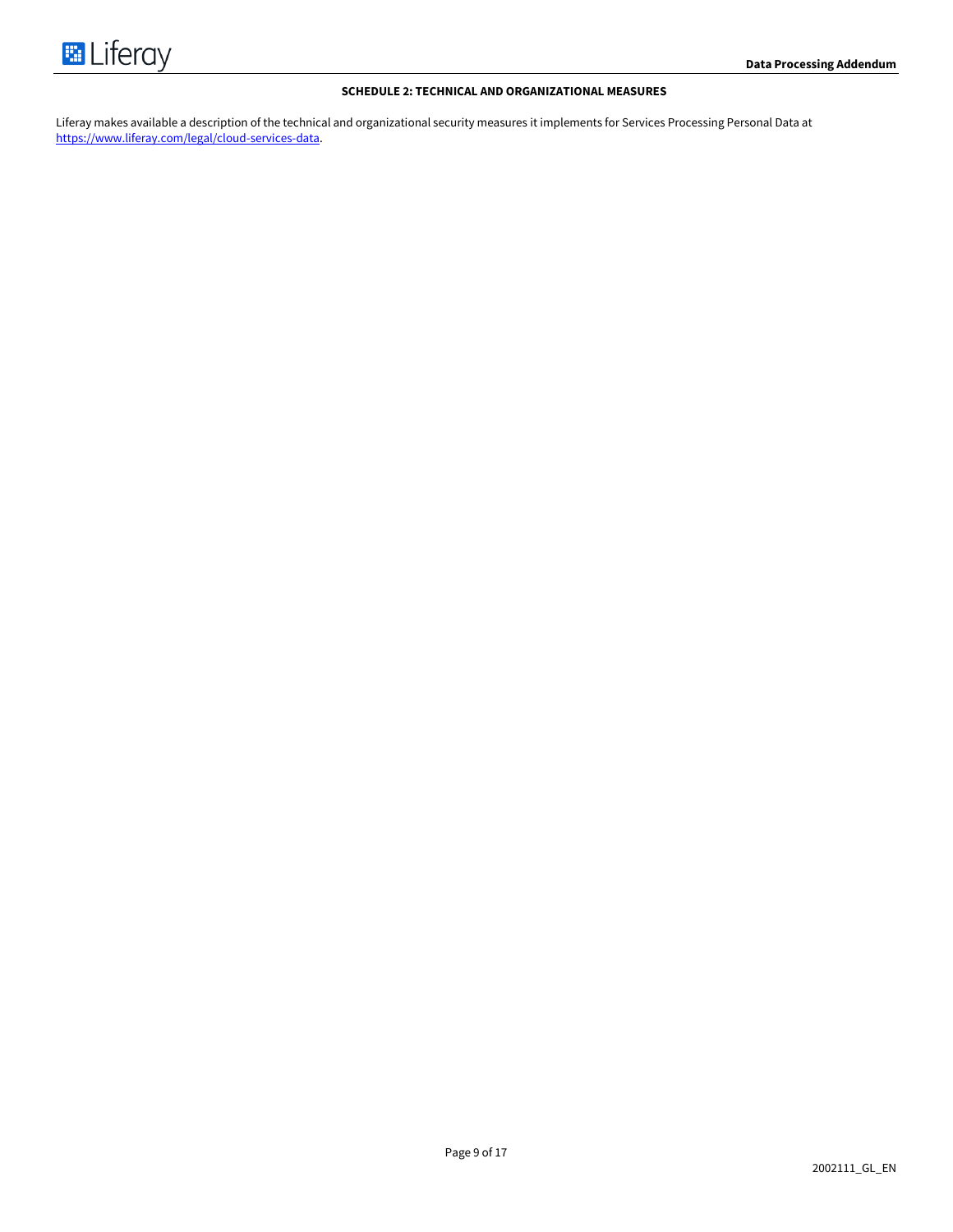

### **SCHEDULE 3: EU STANDARD CONTRACTUAL CLAUSES (2010)**

[*These Clauses are deemed to be amended from time to time, to the extent that they relate to a Restricted Transfer which is subject to the Data Protection Laws of a given country or territory, to reflect (to the extent possible without material uncertainty as to the result) any change (including any replacement) made in accordance with those Data Protection Laws (i) by the Commission to or of the equivalent contractual clauses approved by the Commission under EU Directive 95/46/EC or the GDPR (in the case of the Data Protection Laws of the European Union or a Member State); or (ii) by an equivalent competent authority to or of any equivalent contractual clauses approved by it or by another competent authority under another Data Protection Law (otherwise).*]

[*If these Clauses are not governed by the law of a Member State, the terms "Member State" and "State" are replaced, throughout, by the word "jurisdiction".*]

#### **Standard Contractual Clauses (processors)**

For the purposes of Article 26(2) of Directive 95/46/EC for the transfer of personal data to processors established in third countries which do not ensure an adequate level of data protection [*This opening recital is deleted if these Clauses are not governed by the law of a member state of the EEA.*]

[*The gaps below are populated with details of the relevant Customer Group Member:*]

Name of the data exporting organisation:

Address: \_\_\_\_\_\_\_\_\_\_\_\_\_\_\_\_\_\_\_\_\_\_\_\_\_\_\_\_\_\_\_\_\_\_\_\_

Tel.: \_\_\_\_\_\_\_\_\_\_\_\_\_\_\_\_\_\_; e-mail: \_\_\_\_

Other information needed to identify the organisation

(the data **exporter**)

……………………………………………………………

And

[*The gaps below are populated with details of the relevant Contracted Processor:*]

Name of the data importing organisation:

Address:\_

Tel.: \_\_\_\_\_\_\_\_\_\_\_\_\_\_\_\_; e-mail:\_\_\_\_\_\_\_\_\_\_\_\_\_\_\_\_\_\_

Other information needed to identify the organisation:

………………………………………………………………… (the data **importer**)

each a "party"; together "the parties",

HAVE AGREED on the following Contractual Clauses (the Clauses) in order to adduce adequate safeguards with respect to the protection of privacy and fundamental rights and freedoms of individuals for the transfer by the data exporter to the data importer of the personal data specified in Appendix 1.

#### **Background**

The data exporter has entered into a data processing addendum ("DPA") with the data importer. Pursuant to the terms of the DPA, it is contemplated that services provided by the data importer will involve the transfer of personal data to data importer. Data importer is located in a country not ensuring an adequate level of data protection. To ensure compliance with Directive 95/46/EC and applicable data protection law, the controller agrees to the provision of such Services, including the processing of personal data incidental thereto, subject to the data importer's execution of, and compliance with, the terms of these Clauses.

*Clause 1*

*Definitions*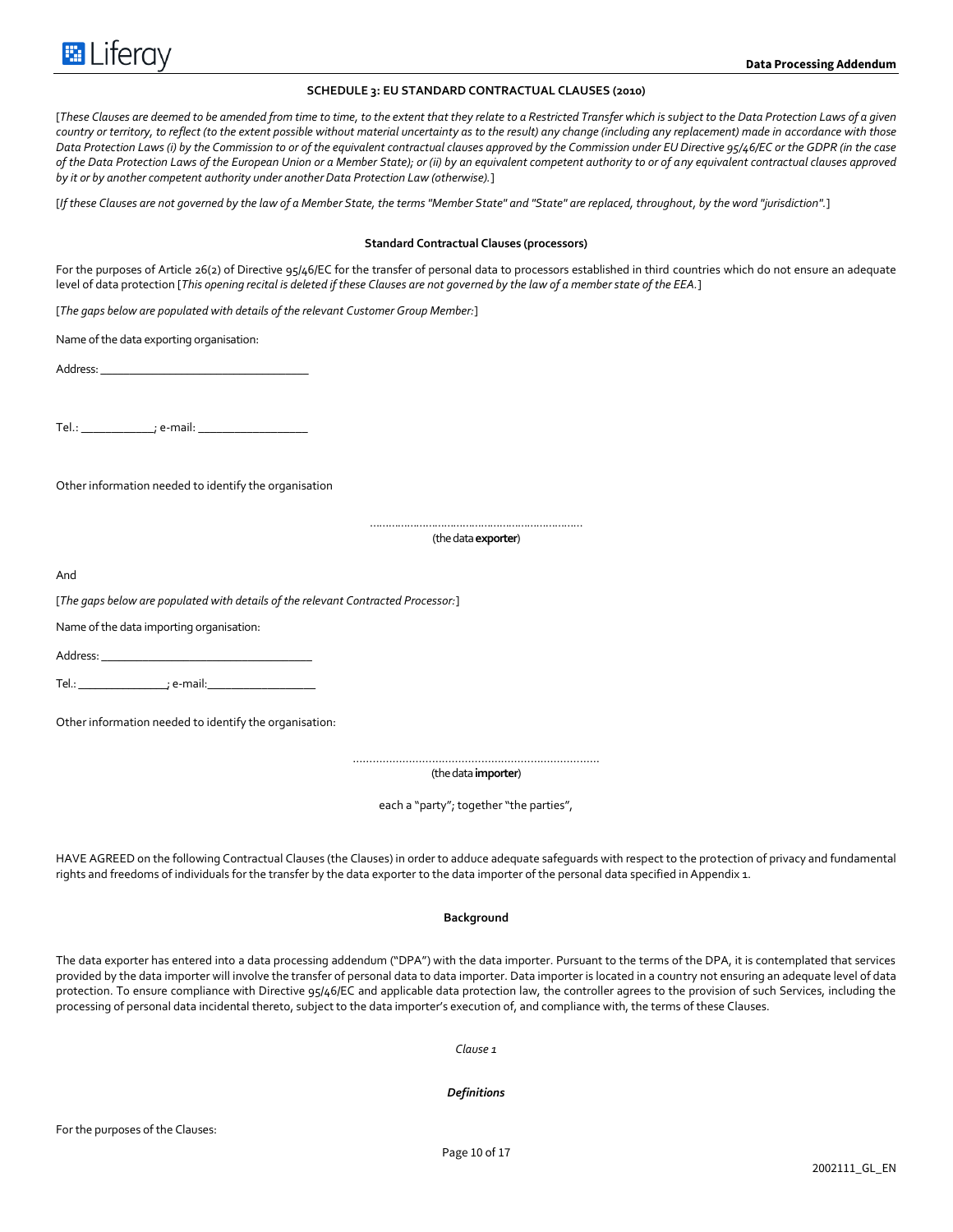# iterav

- (a) *'personal data', 'special categories of data', 'process/processing', 'controller', 'processor', 'data subject' and 'supervisory authority' shall have the same meaning* as in Directive 95/46/EC of the European Parliament and of the Council of 24 October 1995 on the protection of individuals with regard to the processing of personal data and on the free movement of such data; [*If these Clauses are governed by a law which extends the protection of data protection laws to corporate persons, the words "except that, if these Clauses govern a transfer of data relating to identified or identifiable corporate (as well as natural) persons, the definition of "personal data" is expanded to include those data" are added.*]
- (b) '*the data exporter'* means the controller who transfers the personal data;
- (c) *'the data importer'* means the processor who agrees to receive from the data exporter personal data intended for processing on his behalf after the transfer in accordance with his instructions and the terms of the Clauses and who is not subject to a third country's system ensuring adequate protection within the meaning of Article 25(1) of Directive 95/46/EC; [*If these Clauses are not governed by the law of a Member State, the words "and who is not subject to a third country's system ensuring adequate protection within the meaning of Article 25(1) of Directive 95/46/EC" are deleted.*]
- (d) *'the subprocessor'* means any processor engaged by the data importer or by any other subprocessor of the data importer who agrees to receive from the data importer or from any other subprocessor of the data importer personal data exclusively intended for processing activities to be carried out on behalf of the data exporter after the transfer in accordance with his instructions, the terms of the Clauses and the terms of the written subcontract;
- (e) '*the applicable data protection law'* means the legislation protecting the fundamental rights and freedoms of individuals and, in particular, their right to privacy with respect to the processing of personal data applicable to a data controller in the Member State in which the data exporter is established;
- (f) *'technical and organisational security measures'* means those measures aimed at protecting personal data against accidental or unlawful destruction or accidental loss, alteration, unauthorised disclosure or access, in particular where the processing involves the transmission of data over a network, and against all other unlawful forms of processing.

#### *Clause 2*

### *Details of the transfer*

The details of the transfer and in particular the special categories of personal data where applicable are specified in Appendix 1 which forms an integral part of the Clauses.

# *Clause 3*

#### *Third-party beneficiary clause*

- 1. The data subject can enforce against the data exporter this Clause, Clause  $4(b)$  to (i), Clause 5(a) to (e), and (g) to (j), Clause 6(1) and (2), Clause 7, Clause 8(2), and Clauses 9 to 12 as third-party beneficiary.
- 2. The data subject can enforce against the data importer this Clause, Clause 5(a) to (e) and (g), Clause 6, Clause 7, Clause 8(2), and Clauses 9 to 12, in cases where the data exporter has factually disappeared or has ceased to exist in law unless any successor entity has assumed the entire legal obligations of the data exporter by contract or by operation of law, as a result of which it takes on the rights and obligations of the data exporter, in which case the data subject can enforce them against such entity.
- 3. The data subject can enforce against the subprocessor this Clause, Clause 5(a) to (e) and (g), Clause 6, Clause 7, Clause 8(2), and Clauses 9 to 12, in cases where both the data exporter and the data importer have factually disappeared or ceased to exist in law or have become insolvent, unless any successor entity has assumed the entire legal obligations of the data exporter by contract or by operation of law as a result of which it takes on the rights and obligations of the data exporter, in which case the data subject can enforce them against such entity. Such third-party liability of the subprocessor shall be limited to its own processing operations under the Clauses.
- 4. The parties do not object to a data subject being represented by an association or other body if the data subject so expressly wishes and if permitted by national law.

#### *Clause 4*

# *Obligations of the data exporter*

The data exporter agrees and warrants:

- (a) that the processing, including the transfer itself, of the personal data has been and will continue to be carried out in accordance with the relevant provisions of the applicable data protection law (and, where applicable, has been notified to the relevant authorities of the Member State where the data exporter is established) and does not violate the relevant provisions of that State;
- (b) that it has instructed and throughout the duration of the personal data processing services will instruct the data importer to process the personal data transferred only on the data exporter's behalf and in accordance with the applicable data protection law and the Clauses;
- (c) that the data importer will provide sufficient guarantees in respect of the technical and organisational security measures specified in Appendix 2 to this contract;
- (d) that after assessment of the requirements of the applicable data protection law, the security measures are appropriate to protect personal data against accidental or unlawful destruction or accidental loss, alteration, unauthorised disclosure or access, in particular where the processing involves the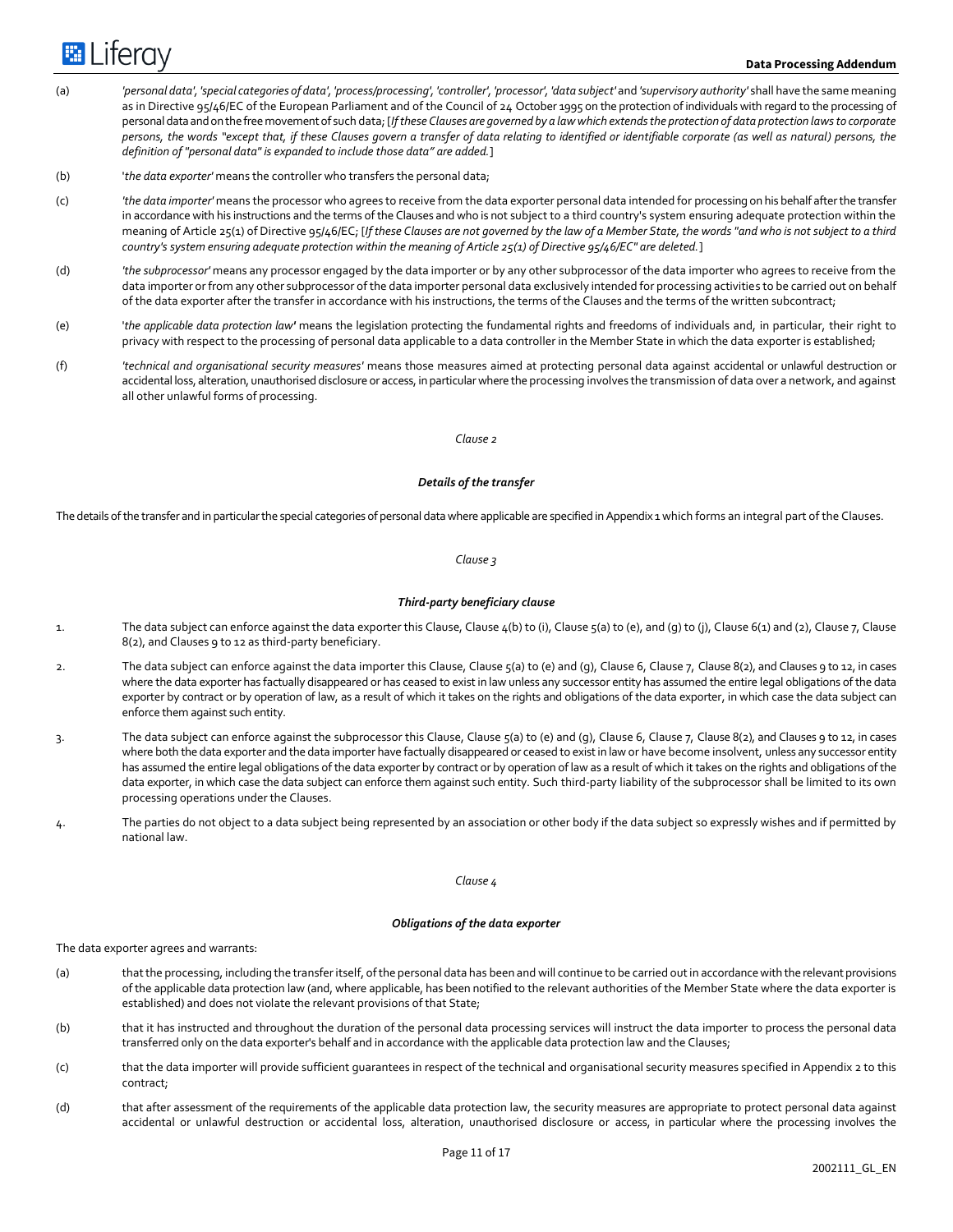transmission of data over a network, and against all other unlawful forms of processing, and that these measures ensure a level of security appropriate to the risks presented by the processing and the nature of the data to be protected having regard to the state of the art and the cost of their implementation;

- (e) that it will ensure compliance with the security measures;
- (f) that, if the transfer involves special categories of data, the data subject has been informed or will be informed before, or as soon as possible after, the transfer that its data could be transmitted to a third country not providing adequate protection within the meaning of Directive 95/46/EC; [*If these Clauses are not governed by the law of a Member State, the words "within the meaning of Directive 95/46/EC" are deleted.*]
- (g) to forward any notification received from the data importer or any subprocessor pursuant to Clause 5(b) and Clause 8(3) to the data protection supervisory authority if the data exporter decides to continue the transfer or to lift the suspension;
- (h) to make available to the data subjects upon request a copy of the Clauses, with the exception of Appendix 2, and a summary description of the security measures, as well as a copy of any contract for subprocessing services which has to be made in accordance with the Clauses, unless the Clauses or the contract contain commercial information, in which case it may remove such commercial information;
- (i) that, in the event of subprocessing, the processing activity is carried out in accordance with Clause 11 by a subprocessor providing at least the same level of protection for the personal data and the rights of data subject as the data importer under the Clauses; and
- (i) that it will ensure compliance with Clause  $4(a)$  to (i).

#### *Clause 5*

#### *Obligations of the data importer*

The data importer agrees and warrants:

- (a) to process the personal data only on behalf of the data exporter and in compliance with its instructions and the Clauses; if it cannot provide such compliance for whatever reasons, it agrees to inform promptly the data exporter of its inability to comply, in which case the data exporter is entitled to suspend the transfer of data and/or terminate the contract;
- (b) that it has no reason to believe that the legislation applicable to it prevents it from fulfilling the instructions received from the data exporter and its obligations under the contract and that in the event of a change in this legislation which is likely to have a substantial adverse effect on the warranties and obligations provided by the Clauses, it will promptly notify the change to the data exporter as soon as it is aware, in which case the data exporter is entitled to suspend the transfer of data and/or terminate the contract;
- (c) that it has implemented the technical and organisational security measures specified in Appendix 2 before processing the personal data transferred;
- (d) that it will promptly notify the data exporter about:
	- (i) any legally binding request for disclosure of the personal data by a law enforcement authority unless otherwise prohibited, such as a prohibition under criminal law to preserve the confidentiality of a law enforcement investigation,
	- (ii) any accidental or unauthorised access, and
	- (iii) any request received directly from the data subjects without responding to that request, unless it has been otherwise authorised to do so;
- (e) to deal promptly and properly with all inquiries from the data exporter relating to its processing of the personal data subject to the transfer and to abide by the advice of the supervisory authority with regard to the processing of the data transferred;
- (f) at the request of the data exporter to submit its data processing facilities for audit of the processing activities covered by the Clauses which shall be carried out by the data exporter or an inspection body composed of independent members and in possession of the required professional qualifications bound by a duty of confidentiality, selected by the data exporter, where applicable, in agreement with the supervisory authority;
- (g) to make available to the data subject upon request a copy of the Clauses, or any existing contract for subprocessing, unless the Clauses or contract contain commercial information, in which case it may remove such commercial information, with the exception of Appendix 2 which shall be replaced by a summary description of the security measures in those cases where the data subject is unable to obtain a copy from the data exporter;
- (h) that, in the event of subprocessing, it has previously informed the data exporter and obtained its prior written consent;
- (i) that the processing services by the subprocessor will be carried out in accordance with Clause  $11$ ;
- (j) to send promptly a copy of any subprocessor agreement it concludes under the Clauses to the data exporter.

#### *Clause 6*

#### *Liability*

- 1. The parties agree that any data subject, who has suffered damage as a result of any breach of the obligations referred to in Clause 3 or in Clause 11 by any party or subprocessor is entitled to receive compensation from the data exporter for the damage suffered.
- 2. If a data subject is not able to bring a claim for compensation in accordance with paragraph 1 against the data exporter, arising out of a breach by the data importer or his subprocessor of any of their obligations referred to in Clause 3 or in Clause 11, because the data exporter has factually disappeared or ceased to exist in law or has become insolvent, the data importer agrees that the data subject may issue a claim against the data importer as if it were the data exporter,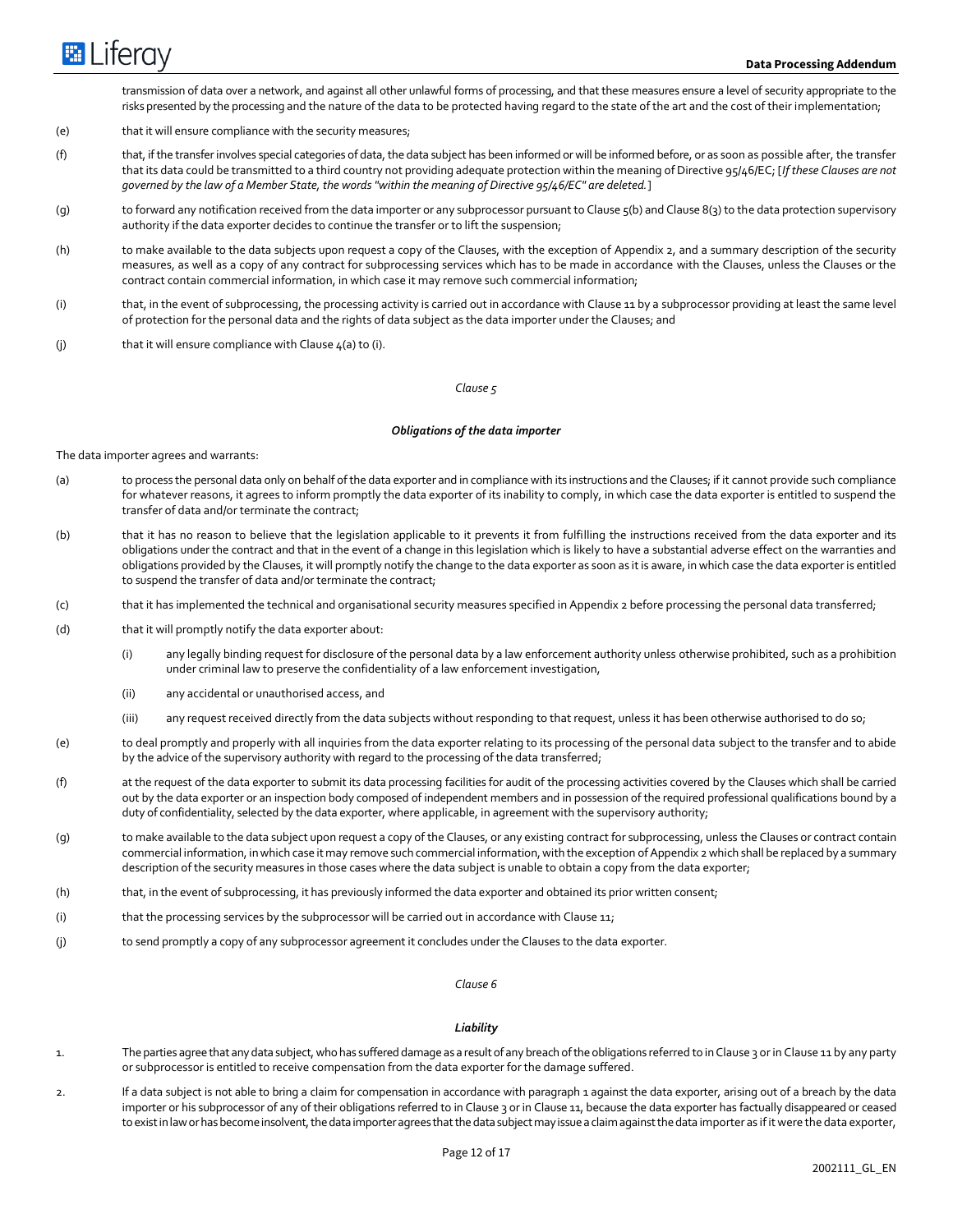

unless any successor entity has assumed the entire legal obligations of the data exporter by contract of by operation of law, in which case the data subject can enforce its rights against such entity.

The data importer may not rely on a breach by a subprocessor of its obligations in order to avoid its own liabilities.

3. If a data subject is not able to bring a claim against the data exporter or the data importer referred to in paragraphs 1 and 2, arising out of a breach by the subprocessor of any of their obligations referred to in Clause 3 or in Clause 11 because both the data exporter and the data importer have factually disappeared or ceased to exist in law or have become insolvent, the subprocessor agrees that the data subject may issue a claim against the data subprocessor with regard to its own processing operations under the Clauses as if it were the data exporter or the data importer, unless any successor entity has assumed the entire legal obligations of the data exporter or data importer by contract or by operation of law, in which case the data subject can enforce its rights against such entity. The liability of the subprocessor shall be limited to its own processing operations under the Clauses.

# *Clause 7*

#### *Mediation and jurisdiction*

- 1. The data importer agrees that if the data subject invokes against it third-party beneficiary rights and/or claims compensation for damages under the Clauses, the data importer will accept the decision of the data subject:
	- (a) to refer the dispute to mediation, by an independent person or, where applicable, by the supervisory authority;
	- (b) to refer the dispute to the courts in the Member State in which the data exporter is established.
- 2. The parties agree that the choice made by the data subject will not prejudice its substantive or procedural rights to seek remedies in accordance with other provisions of national or international law.

### *Clause 8*

#### *Cooperation with supervisory authorities*

- 1. The data exporter agrees to deposit a copy of this contract with the supervisory authority if it so requests or if such deposit is required under the applicable data protection law.
- 2. The parties agree that the supervisory authority has the right to conduct an audit of the data importer, and of any subprocessor, which has the same scope and is subject to the same conditions as would apply to an audit of the data exporter under the applicable data protection law.
- 3. The data importer shall promptly inform the data exporter about the existence of legislation applicable to it or any subprocessor preventing the conduct of an audit of the data importer, or any subprocessor, pursuant to paragraph 2. In such a case the data exporter shall be entitled to take the measures foreseen in Clause 5 (b).

#### *Clause 9*

#### *Governing Law*

The Clauses shall be governed by the law of the Member State in which the data exporter is established.

*Clause 10*

# *Variation of the contract*

The parties undertake not to vary or modify the Clauses. This does not preclude the parties from adding clauses on business related issues where required as long as they do not contradict the Clause.

#### *Clause 11*

# *Subprocessing*

- 1. The data importer shall not subcontract any of its processing operations performed on behalf of the data exporter under the Clauses without the prior written consent of the data exporter. Where the data importer subcontracts its obligations under the Clauses, with the consent of the data exporter, it shall do so only by way of a written agreement with the subprocessor which imposes the same obligations on the subprocessor as are imposed on the data importer under the Clauses. Where the subprocessor fails to fulfil its data protection obligations under such written agreement the data importer shall remain fully liable to the data exporter for the performance of the subprocessor's obligations under such agreement.
- 2. The prior written contract between the data importer and the subprocessor shall also provide for a third-party beneficiary clause as laid down in Clause 3 for cases where the data subject is not able to bring the claim for compensation referred to in paragraph 1 of Clause 6 against the data exporter or the data importer because they have factually disappeared or have ceased to exist in law or have become insolvent and no successor entity has assumed the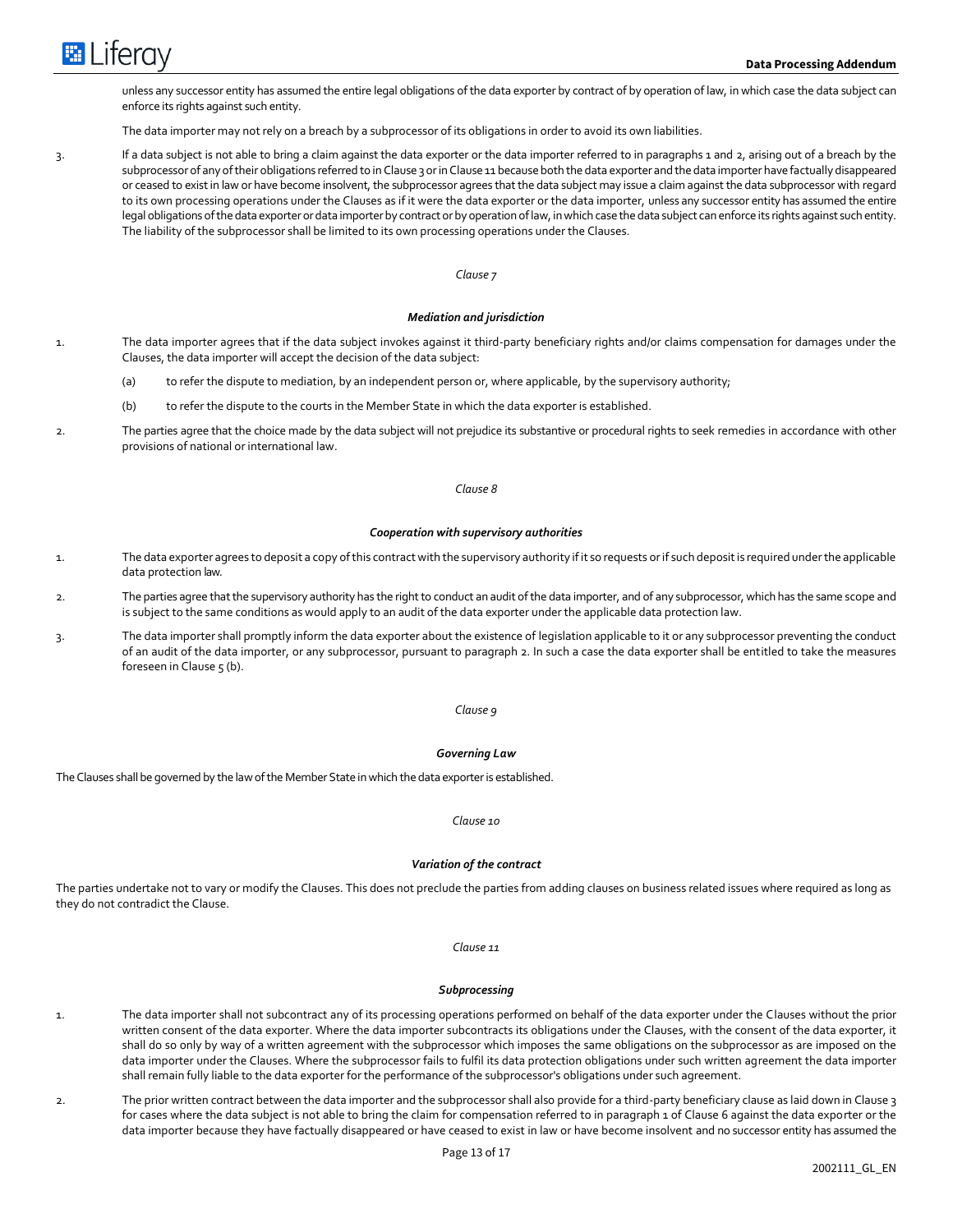entire legal obligations of the data exporter or data importer by contract or by operation of law. Such third-party liability of the subprocessor shall be limited to its own processing operations under the Clauses.

- 3. The provisions relating to data protection aspects for subprocessing of the contract referred to in paragraph 1 shall be governed by the law of the Member State in which the data exporter is established.
- 4. The data exporter shall keep a list of subprocessing agreements concluded under the Clauses and notified by the data importer pursuant to Clause 5 (j), which shall be updated at least once a year. The list shall be available to the data exporter's data protection supervisory authority.

# *Clause 12*

# *Obligation after the termination of personal data processing services*

- 1. The parties agree that on the termination of the provision of data processing services, the data importer and the subprocessor shall, at the choice of the data exporter, return all the personal data transferred and the copies thereof to the data exporter or shall destroy all the personal data and certify to the data exporter that it has done so, unless legislation imposed upon the data importer prevents it from returning or destroying all or part of the personal data transferred. In that case, the data importer warrants that it will guarantee the confidentiality of the personal data transferred and will not actively process the personal data transferred anymore.
- 2. The data importer and the subprocessor warrant that upon request of the data exporter and/or of the supervisory authority, it will submit its data processing facilities for an audit of the measures referred to in paragraph 1.

#### **On behalf of the data exporter:**

[*Populated with details of, and deemed signed on behalf of, the data exporter:*] Name (written out in full): Position:

Address:

Other information necessary in order for the contract to be binding (if any):

Signature……………………………………….

#### **On behalf of the data importer:**

[*Populated with details of, and deemed signed on behalf of, the data importer:*] Name (written out in full): Position: Address: Other information necessary in order for the contract to be binding (if any):

Signature……………………………………….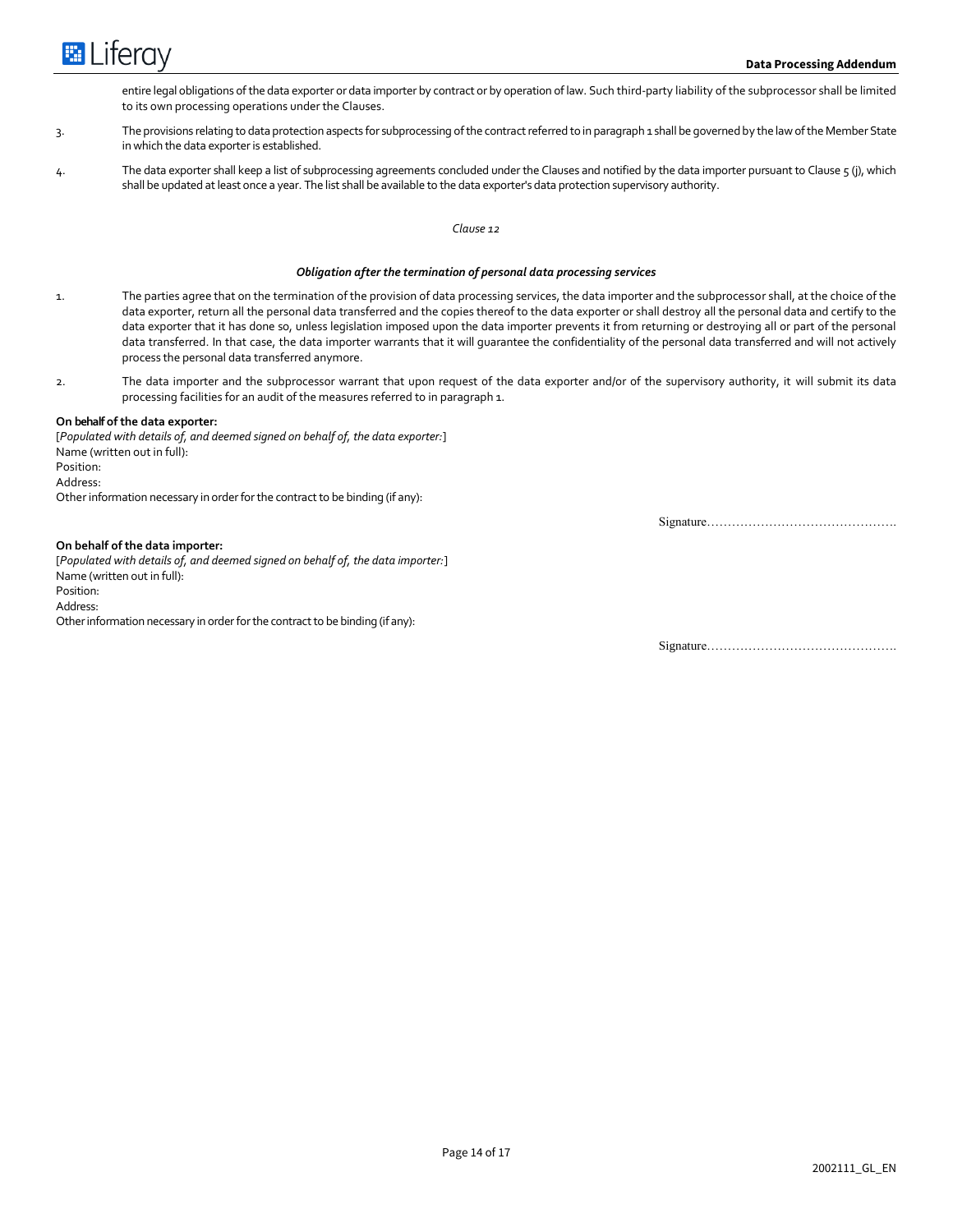

# **APPENDIX 1 TO THE EU STANDARD CONTRACTUAL CLAUSES (2010)**

# This Appendix forms part of the Clauses and must be completed and signed by the parties

The Member States may complete or specify, according to their national procedures, any additional necessary information to be contained in this Appendix

# **Data exporter**

The data exporter is (please specify briefly your activities relevant to the transfer): The data exporter is the relevant "Customer Group Member"in the Addendum to which the Clauses are attached.

# **Data importer**

The data importer is (please specify briefly activities relevant to the transfer): The data exporter is the relevant "Contracted Processor" in the Addendum to which the Clauses are attached.

# **Data subjects**

The personal data transferred concern the following categories of data subjects (please specify): The categories of data subjects are as set forth in Schedule 1 of the Addendum.

# **Categories of data**

The personal data transferred concern the following categories of data (please specify): The types of personal data are as set forth in Schedule 1 of the Addendum.

# **Special categories of data (if appropriate)**

The personal data transferred concern the following special categories of data: Special categorized of data, if any, are as set forth in Schedule 1 of the Addendum.

# **Processing operations**

The personal data transferred will be subject to the following basic processing activities: The nature and purpose of the processing is set forth in Schedule 1 of the Addendum.

DATA EXPORTER

[*Populated with details of, and deemed to be signed on behalf of, the data exporter:*] Name:……………………………… Authorised Signature ……………………

# DATA IMPORTER

[*Populated with details of, and deemed to be signed on behalf of, the data importer:*] Name:……………………………… Authorised Signature ……………………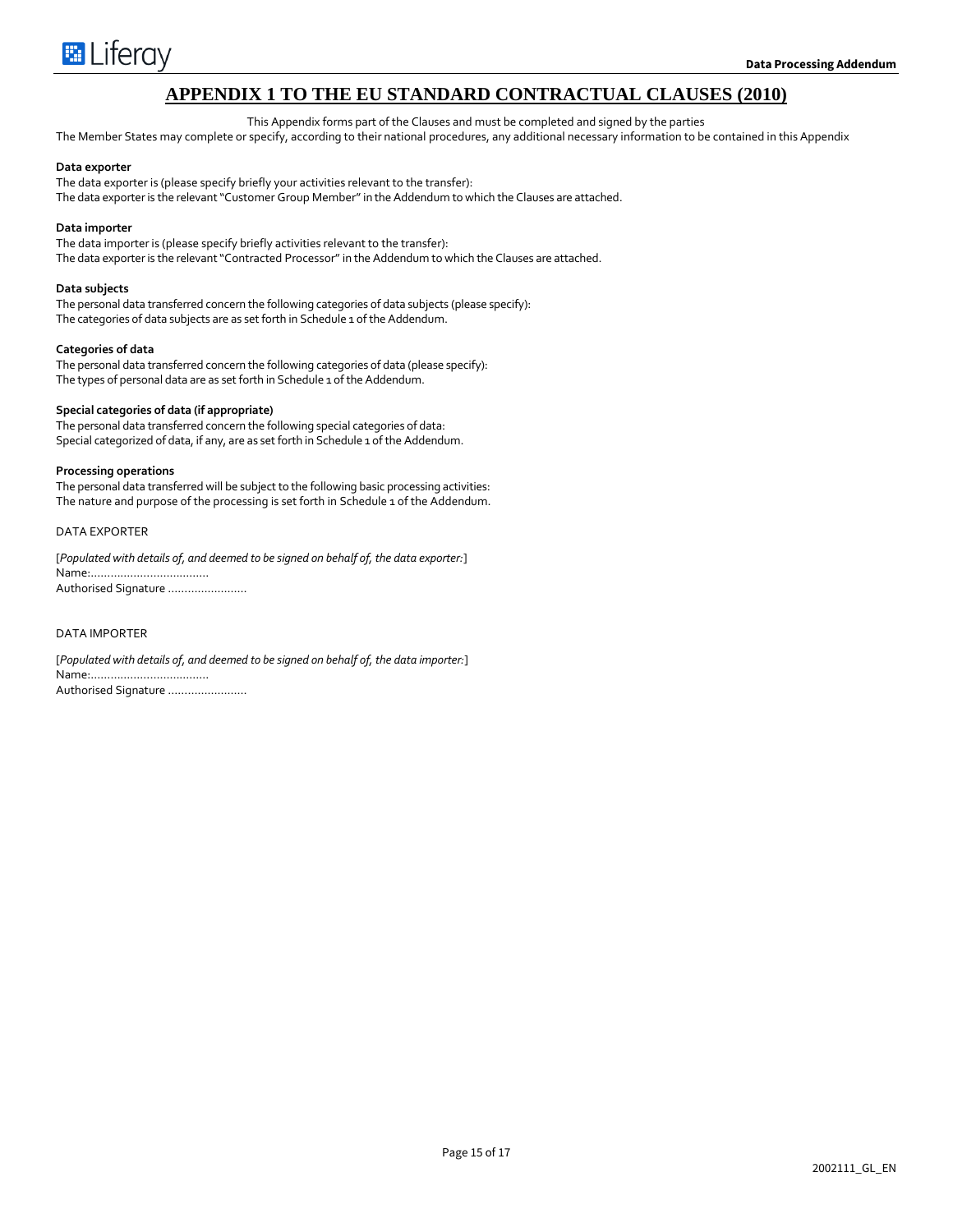

# **APPENDIX 2 TO THE EU STANDARD CONTRACTUAL CLAUSES (2010)**

This Appendix forms part of the Clauses and must be completed and signed by the parties.

**Description of the technical and organizational security measures implemented by the data importer in accordance with Clauses 4(d) and 5(c):**

The security measures are described in Schedule 2 of the Addendum.